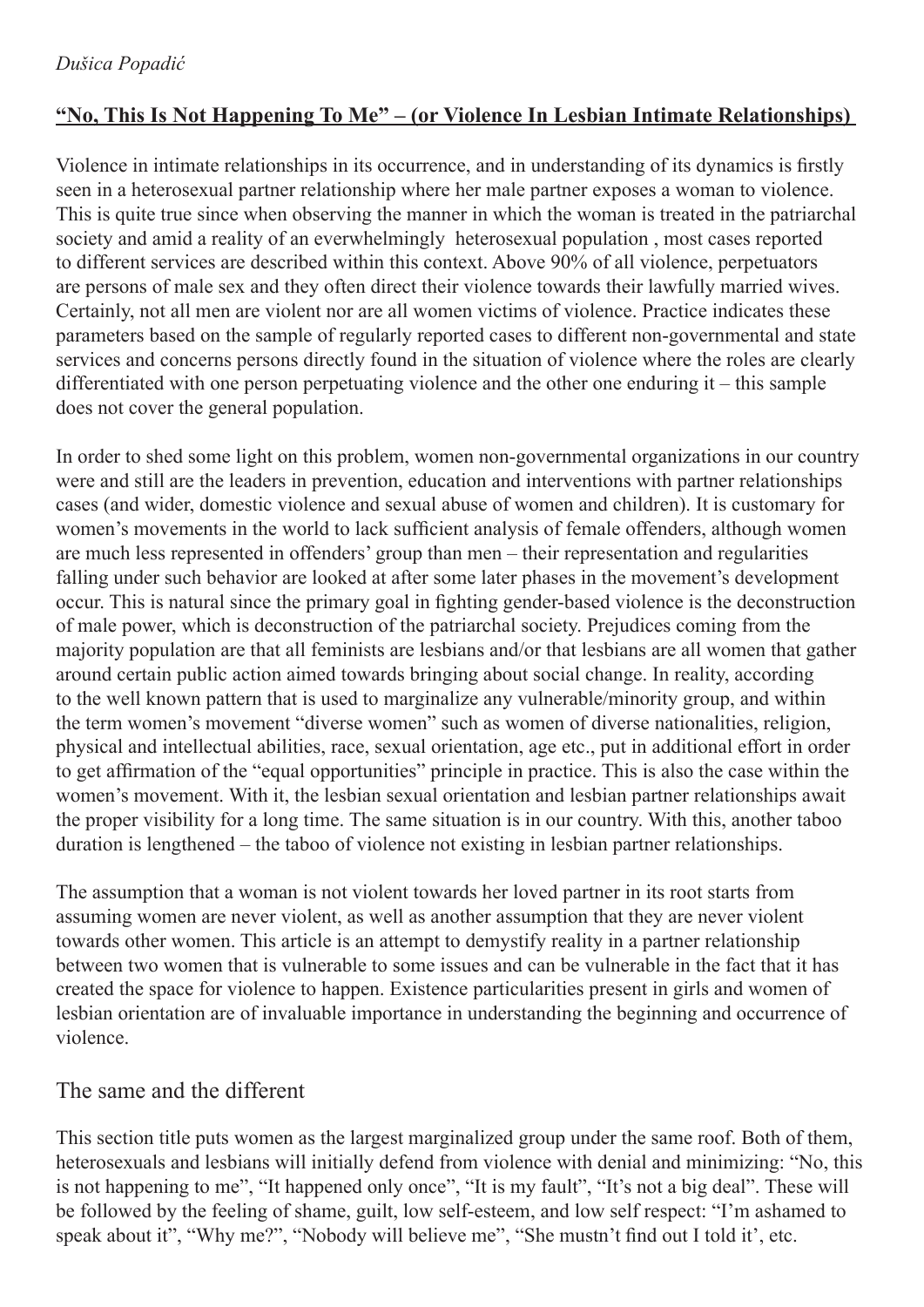The following are just some of the myths that follow female survivors regardless of their sexual orientation:

- "The cause of violence", e.g. the violence is caused by drugs and alcohol consumption, stress, history of childhood abuse, inability to control anger and communication problems. The equal is "the cause" that is more adequately named GOAL, regardless of sexual orientation and it is comprised of controlling other person and demonstration of one's power over other person.
- "Mutuality" for couples where there is violence is often said that "they are fighting" instead of clarity that one person is exposed to violence while the other is the offender. Often the interpretations of this myth go that violence is the way of communication between the two persons in question or even more emphasized with lesbian relationships in a way that "lesbian relationships are always relationships based on equality", wanting to stress that lesbian relationships do not entail inequality of sexes as heterosexual do.
- "Violence is inflicted by a physically stronger person", this is how the behavior of violent men in heterosexual relationships is explained (read: justified), and the physical strength is even listed among the "causes"… Within the lesbian relationships, this myth stigmatizes the target group of those lesbians who authentically practice their relationships through "butch and femme" pattern and the belief of violence occurring only in these relationships is supported.

The effects of violent behavior are the same with all women exposed to violence: self-blame, anger and rage, sleep and eating disorders, the feeling of hopelessness, helplessness, depression, anxiety, inability to relax, avoidance of social situations, "being trained" in satisfying the needs of the person who is inflicting the violence (often repeatition in the following relationships), physical injuries and constant pain in the body, head, etc.

## THE PATTERN OF IN LESBIAN INTIMATE RELATIONSHIPS

\*In 1986 Barbara Hart gave the definition of violence in lesbian relationships in her book *"Naming the Violence: Speaking Out About Lesbian Battering". V*iolence represents a pattern of behavior that includes the violence and coercion with which a lesbian intends to control thoughts, beliefs and behavior of her intimate partner or to punish her for resisting. One incident of physical violence, according to this definition, does not give the pattern of beating in lesbian emotional relationships. The physical violence is not beating unless it does result in stronger control of the perpetuator over the victim. Further on the list of strategies/tactics is given and it created the core of the violence pattern.

Emotional/psychological abuse: humiliation, degradation, lying, isolation, and manipulation, withholding important information.

Economical abuse: income control, interfering with employment and education, usage of joint bank account without partner's permission, accumulation of property in one's person possession alone, refusal to work while requesting support.

Threats: threats to commit physical and sexual violence or property destruction, threats of violence directed to significant others, stalking, harrasment.

Homophobic control: threats to out the partner to her family, friends, employer, the police, church… "She deserves everything that is happening to her because she is a lesbian", telling her partner that nobody would believe her because lesbians are not violent, that there is no solution for her within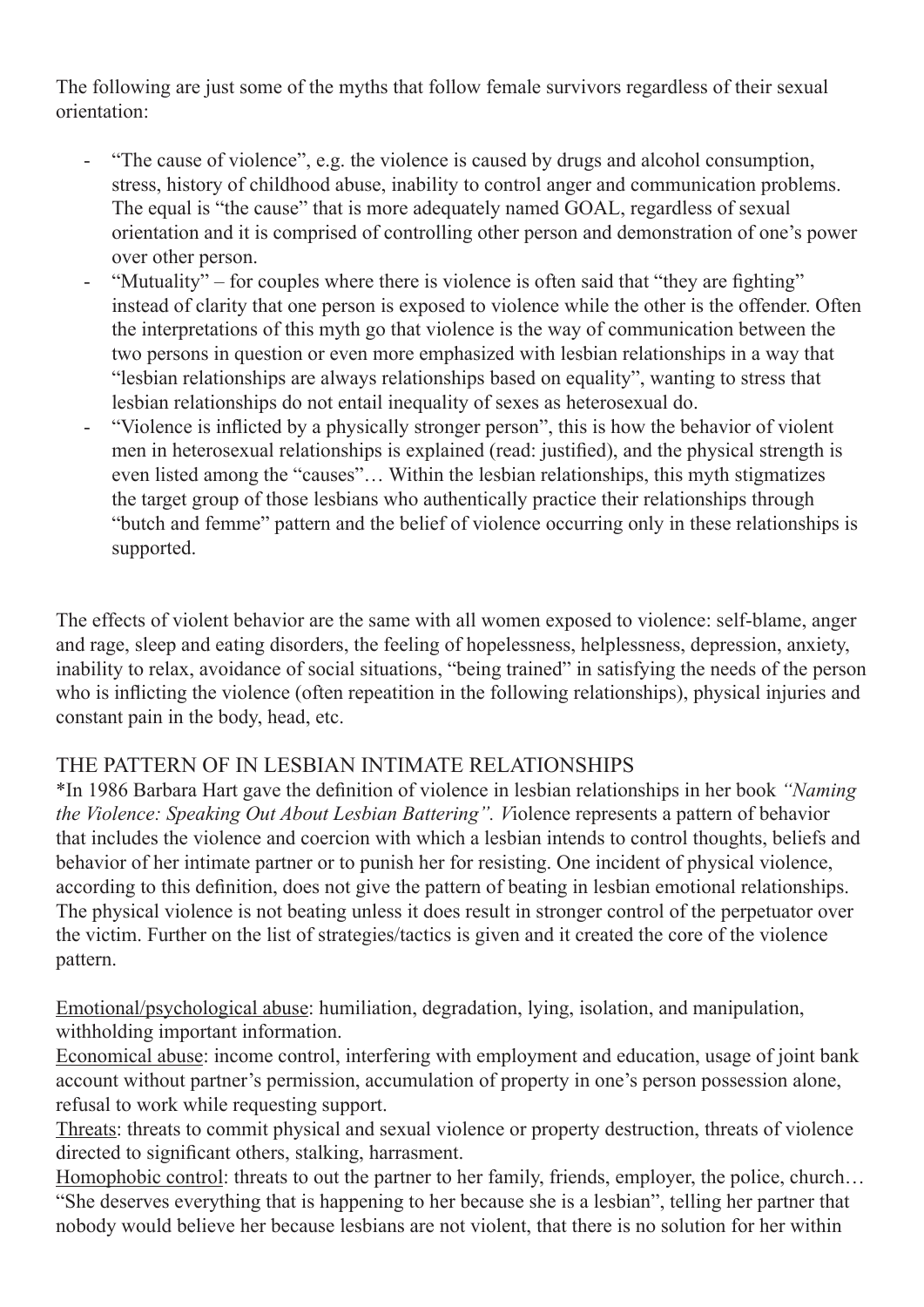the homophobic world.

Sexual violence: rape, sex on request, denial of sex, forcing to sex with another person, denial of reproductive freedom, usage of degrading sexual language.

Destruction of property: tearing up clothes, breaking household objects, plugging out the telephone, breaking into the apartment and entering, abuse of pets, puncturing the car tires, arson and theft. Physical violence: attacks with the use of guns, knives, wire, high-heeled shoes, broken bottles, pillows, cigarettes, poison usage; scratching, kicking, hitting, slapping, pushing down the stairs, locking or other ways of punishment, tickling until losing breath or panic strikes; depriving the partner of sleep, warmth and food.

# SPECIFICS SUPPORTING THE PATTERN OF VIOLENCE

Some myths on violence within lesbian relationships support the ongoing of a violent pattern and thus make the lives of lesbians who are exposed to violence more difficult. One of the myths supports the belief of lesbian relationships never being violent. The starting point is that women relationships are always gentle, delicate etc. This, at the same time, draws a conclusion that if violence in lesbian relationships occurs and is recognized it becomes taken less seriously. The experience of lesbians exposed to violence accounts this is a case of the "real" violence. Another myth, especially promoted amongst women, feminist and lesbian communities has to do with the assumption that apolitical lesbians make violent lesbian relationships. The given assumption claims further on that all those involved in the women's movement politically and later on become activists are "immune" to violence and the stigma moves onto the others: their orientation and identity live outside this context, maintain contact or not with the activists and women's movement. It is important to understand that it is actually they who are isolated and with reduced opportunities for receiving adequate help. With such an assumption, again the delay of facing reality of violence occurs and its possibility to show up in any lesbian intimate relationship – and it is this myth that "protects" the activists, it will impose expectations that would most often respond with later disclosing violence or they would keep this "secret" for a long time or maybe they will never speak out. The imperative is the one of "maintaining the image", especially if a woman or a couple makes a sort of a role-model (e.g. outspoken activists, long-term relationship, etc). It is not a rare case that activists do not recognize violence on time. Reporting violence both by the victim or the offender minimizes to great extent the feeling of shame. The shame of one being beaten by a woman or that one is a woman beating another woman overcomes the need for finding available sources of help.

The lesbian community is very small and not sufficiently open and this narrows down the possibility of safe disclosure of violence. As with any other community, there are attempts of creating moral codes/ethics here. Significant drawback, when creating every "organized" codex having to do with lesbian existence, comes primarily from a feminist community that itself does not have sufficiently regulated ethics. In some cases, it is actually the taking over of "butch and femme" model in an inauthentic, but politically desirable way, that opens up a legitimate space for violence where the butch partner can "cover up" with different "macho" behavior, which from the outside looks like "a cozy house filled with love and care" but in its core is a utterly controlling relationship. The most difficult to recognize for the women are the violent acts expressed in the sphere of emotional abuse. Still, when a partner/partners recognize(s) such violence it is necessary she/they seek help – both the woman exposed to violence and her partner. Seeking help can be done, but not necessarily, together and at the same moment in time. A female offender who received psychological assistance has much better prognosis than with the male perpetuators.

What is important to know about lesbian intimate relationships in the context of violence?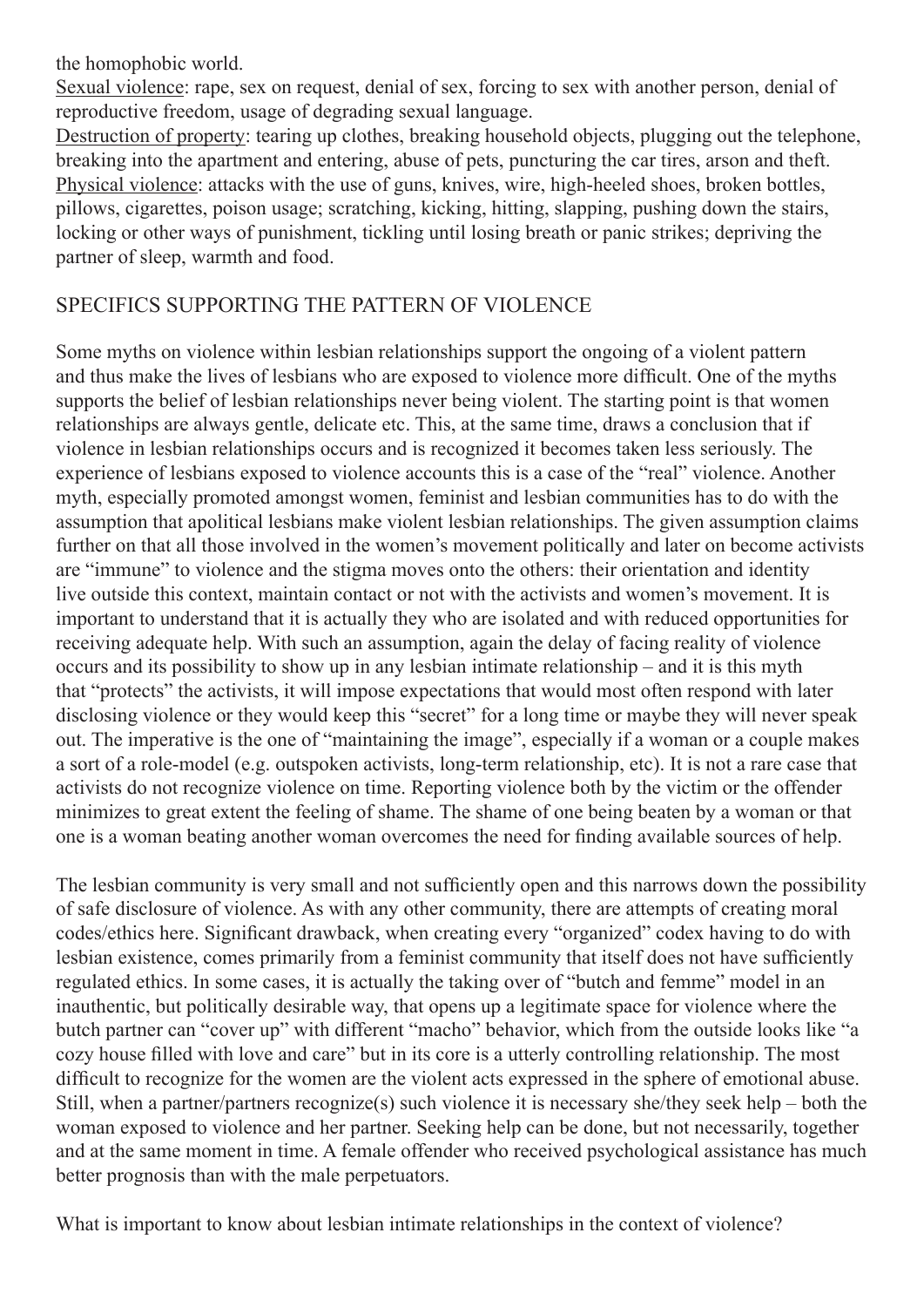Although there is a usual forethought on lesbian relationships as liberated from the power dynamics which derives from sexism and misogyny (as with heterosexual couples) - the reality is different. Apart from the cases when this power dynamics cause violence in lesbian relationships can bear similarities with the one in the heterosexual relationships – it is important to look at the differences. Lesbians lack the power guaranteed to men which is additionally strengthened through the usage of male privileges. The oppression to which lesbians are exposed can (opposed to the category of power) play a more important role in understanding the occurrence of violence. It is of outmost importance to be aware of the internalized misogyny and homophobia effects on the intimate relationship. A lesbian can feel hatred towards herself as a woman and a lesbian as well as towards other women and lesbians, and she can blame herself (and others) for her sexual orientation with intensive feelings of self-contempt and self-disgust ("Maybe lesbians are really sick and I deserve to be humiliated…" or "Mother finally accepted me again, I would never tell anything bad about my partner"). Should a woman not be aware of this process the consequences can be devastating on the relationship. Instead of recognizing and naming the violence, long depressions may take place as "a silent" symptom.

Some studies conducted abroad which deal with reporting violence, show that lesbians who report a higher need for control would more often report the usage of violent tactics in conflicts with their partners. In order to understand why a person decides for violence (behavior by choice) it is important to see what she gains through such behavior. The repeated usage of violence from the person's perspective means she believes to achieve (whatever it may be) a certain goal. Lesbians are deprived of control in different aspects of their lives, no matter if they come out with their orientation or not. If a girl or a woman comes out with their lesbianism she can lose her (primary) family, friends, children, employment, (rented) apartment, etc. This goes for other different privileges that majority population has "for granted". The moment a woman is out, she does not have any control over the reactions of others and she faces a threat of discrimination. If she is not out with her orientation, she has to put in constant effort to conceal the truth and is under constant stress. Within the remaining degree of control over her life, it is not uncommon for a woman to show the need for certain authority within these "remains".

Further on, the lesbians that communicate a higher level of fusion would communicate more the usage of violent tactics in conflicts with their partners. The concept of "merging into each other" or "fusion" is used to explain the genesis of intimacy and conflicts in lesbian intimate relationships. Colloquially, lesbians recognize this occurrence as an outmost closeness, which is considered to exist in a special way only between two women", and this often includes the relationships of dependence. One of the explanations for this fusion is that this is a response to the hostile environment; practically it represents a strategy for lesbians to maintain their boundaries as a couple within the constant integrity threats to the relationship itself. Within the good purpose of the fusion, it can support the feeling of sameness, which in the end brings frustration within the intimate relationship. If the merging of one into the other is recognized as a relationship value ("we" instead of "me"), any act experienced as a differentiation or distancing can be experienced as a threat. Other threatening reactions are the feelings of desperation, panic, "being provoked" and (killing) anger. It is most certain that the intensity of emotions is not causing violence; a lot of us do not resort to violence when we feel intensive emotions. This intensity creates urgency to which the violence is only one of offered responses.

These studies also indicate that lesbians who report more often the usage of violent tactics with their partners would also manifest the higher level of dependency as part of their characters. When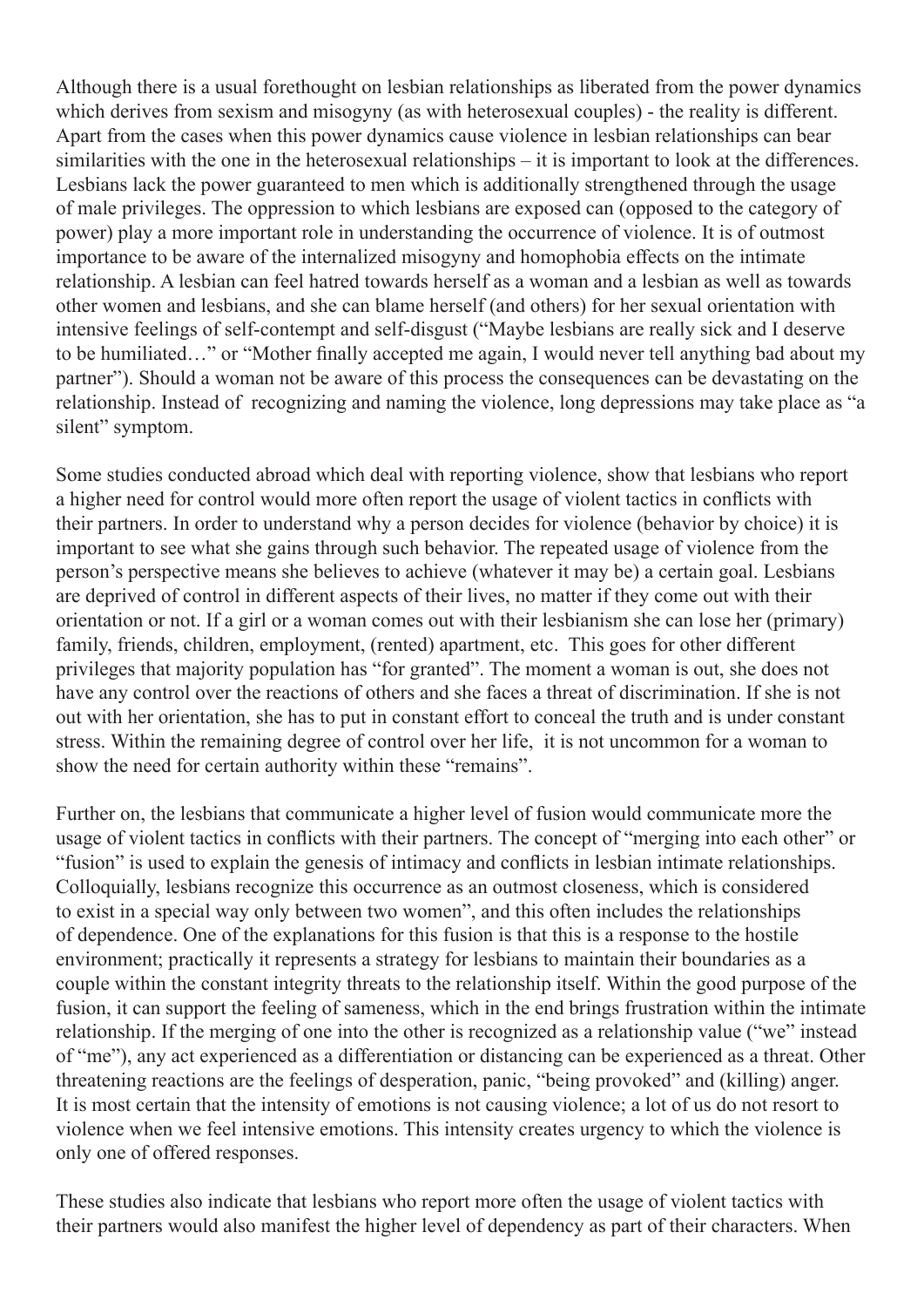working with women and girls of lesbian orientation , the authoress often undergoes the learning process on building intimate relationships. Most often, there are questions of both partners' autonomy within the relationship and the need to reach the balance between separation and bonding. In the context of violence – the higher the desire of a victim-partner to be independent and the higher the dependency of a offender-partner, the higher is the probability for the offender to use more violent tactics on a more frequent bases. It is not uncommon to see mutual dependency as acknowledged relationship value as a kind of quality indicator. Reported incidents of physical violence are about these "battles" colored with dependency vs. autonomy topic.

Finally, the lesbians that communicate more often the usage of violent tactics in conflicts with their partners would also communicate the lower level of self- esteem as part of their characters. Often, the low lever of self-esteem is given together with the bad self-image and relates to the gap between the desired and gained status in life ("inconsistency of status"). The bigger the gap, the bigger the risk of reaching for violent tactics and thus the violence serves as a means for overcoming the feeling of inadequacy and losing control over one's life.

Opposed to the view on offenders, foreign statistics shed light to more details to the history of girls and women exposed to violence, pertaining to possible prior experiences in verbal, physical and sexual victimization and within the context of violence against the sexually diverse. Apart from this, the numbers indicate that the current situation of violence can represent also a re-victimization when primary family is concerned.

## CURRENT TRENDS AND HOW HEALING RESOURCES LESBIAN- FRIENDLY ARE

Some of the historical events regarding gender-based violence in Serbia are noted precisely in 2004: the state supports opening of shelters for women victims of violence, first three persons that are pardoned by the President are women that killed their husbands after suffering domestic violence for years. Here we have precious precedents that promise serious treatment of domestic violence by the state and send an important message to heterosexual women victims of violence.

Domestic violence is a taboo; lesbian relationships are taboo, violence in lesbian relationships… Do we understand a lesbian partner relationship as a family and when does it become a family? With the lack of officially acknowledged same sex marriages by the state which type of recognition and acknowledgement e.g. for a long term lesbian relationship is needed to happen so that this partner relationship should get its status of a "family"?

Instead of a notion that "a family is where the love is", the corpus of patriarchal values amongst others prescribes that "family equals children", more precisely – having children. By this, heterosexual women, i.e. heterosexual couples that for whatever reason do not have children, do not receive this "social acknowledgement" and have already experienced that the majority / dominant group does not forgive anyone. For lesbians and lesbian couples an open cooperation with the state, including giving birth to children, is inconceivable and the practice of developed countries is still far away from us.

However, one of the current trends produces mixed feelings. Namely, the question goes whether it is "needed to send the last warning" to the state regarding the latest Family Law of Serbia. The Law (in its adjustments with the European legislation or in the realization of the trend in alternative childcare for children without parental care, so called de-institutionalization?) offers a new possibility in adopting children by individuals up to the age of 45. This possibility would no longer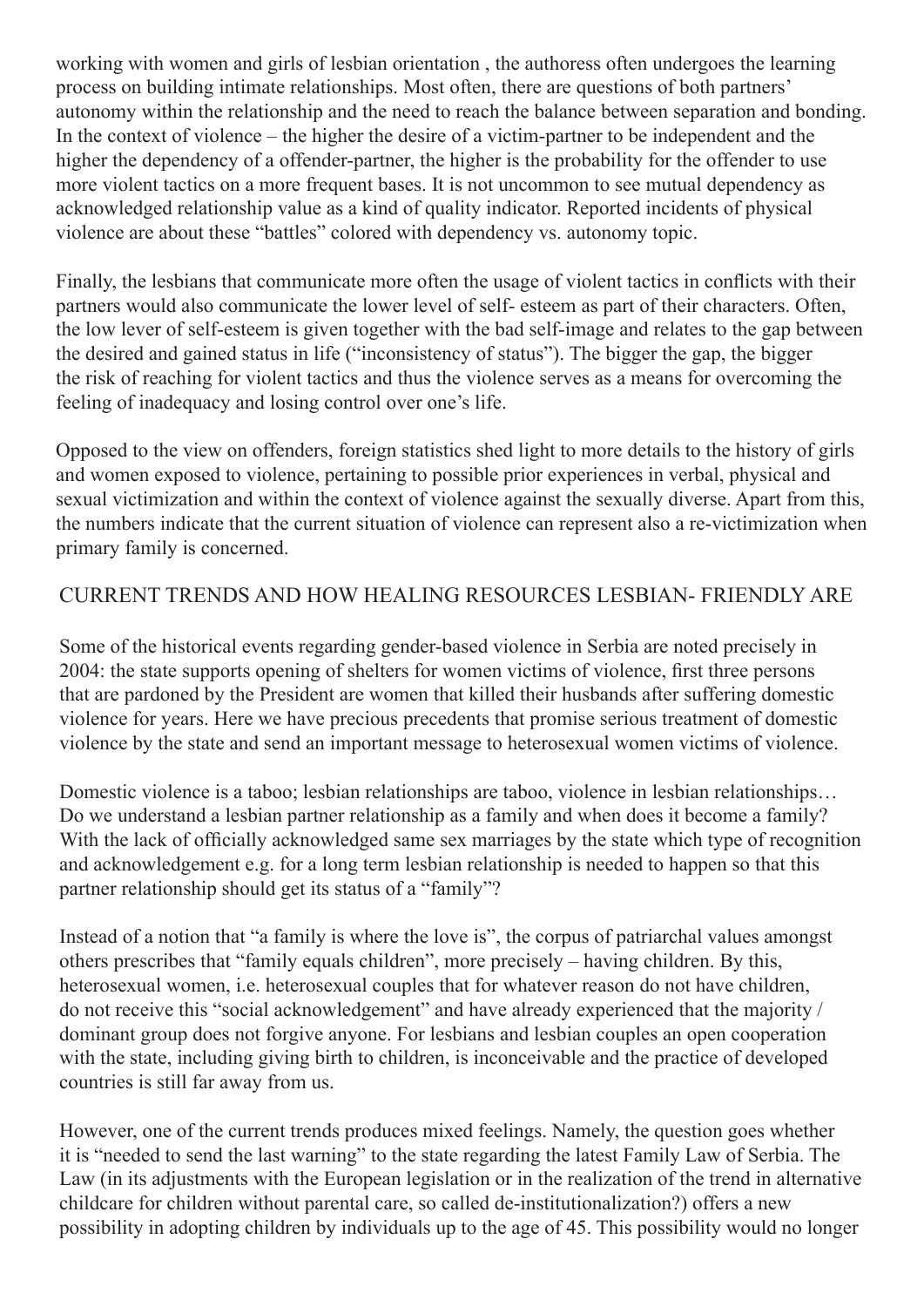be the one of heterosexual married couples and an equal opportunity is opened for individuals of both sexes, by this for lesbians (and their partners) to officially take over the parental role. As usual, until a set of legislation is brought that regulates same sex unions, the state sends a double message: you can adopt a child if you fulfill all those publicly listed conditions, but still, do not be out about your sexuality during the adoption procedure! Remain hidden because this is the best way for the state/the majority to control the sexually diversities!

Regarding violence in heterosexual partner relationships the services of the state institutions still manifest a significant lack in understanding and and providing adequate assistance, they take sides with the offender, become part of his violent pattern, blame the woman, suggest reconciliation, etc. There is a justified concern how would an adequate service be given to a lesbian exposed to violence in her emotional relationship, starting with a dilemma whether she would turn for help since making violence visible leads to a basic coming out. The same goes for assisting a lesbian couple that would seek assistance because there is violence in their relationship. And looking at the Article 118a of the Penal Code of Serbia that carries the title "domestic violence" that was passed in March 2002 the question poses itself: is there, in this truly revolutionary Penal Code Article, room for a lesbian intimate relationship?

Similarly, when reporting: a) various health problems where girls and women of lesbian orientation almost always represent themselves as expected "as if..." (they are heterosexual); b) gay bashing situations (beating up of lesbians and gay men) that are not being reported, not even by lesbian/ gay organizations that are well aware of these; c) etc… It is certainly comfortable for the state institutions that there is a lack in reporting present problems by the organizations, that were formed in order to work on the issues of sexually diversities, thus a critical mass of reported problems is not formed and real changes cannot be made.

If all of the previous questions would be commented that it is too early in our country to talk about the sensitiveness of legislation and institutional practice when needs of sexually diverse are in question, it is important to make a pause and reassess one's own prejudices, stereotypes, resistances, one's own actions aimed to exclude the Others, often one's own hatred towards the sexually diverse. Allowing personal experiences of violence and discrimination that happens to the Others still not to be "good enough" trigger for one's own different action from the present, draws a complete responsibility, on every individual, for ongoing hate crimes.

## **CONCLUSION**

Through analysis of violence in lesbian intimate relationships it is clear that it goes further than heterosexual context analysis, in other words, the relation between power and violence is much more complex and contradictory than it was previously thought. The problem of violence in lesbian intimate relationships is followed by non-recognizing, denial and misunderstanding – both inside the relationship itself and by the lesbian community, state and society as a whole. It is difficult for the members of lesbian and feminist community and women's scene in general (whether they are lesbians or not) to accept that amongst them there are women that batter and abuse women.

It is not enough to understand the violence dynamics within heterosexual relationship. As far as the treatment of this problem is concerned, a frame that goes for heterosexual offenders and their victims would be inadequate to use and this would rather intesify the complexity - than bring about recovery for women exposed to violence and taking over responsibility by the one who perpetuates violence. Stress that follows minority groups and, in this case, both internalized misogyny and